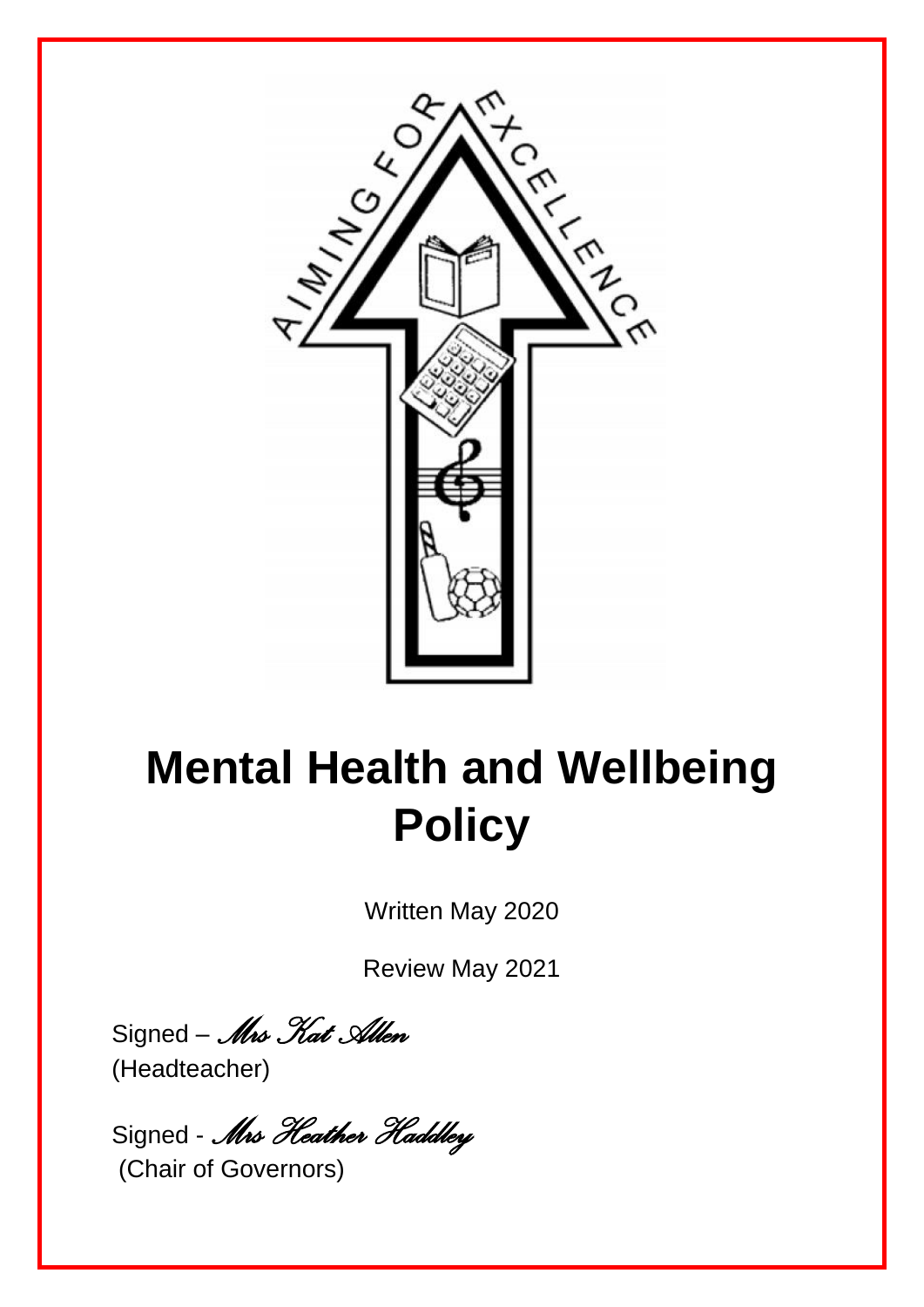#### **Policy statement**

# **"Mental health is a state of well-being in which every individual realises his or her own potential, can cope with the normal stresses of life, can work productively and fruitfully, and is able to make a contribution to her or his community."**

## **(World Health Organisation)**

At our school, we aim to promote positive mental health for every pupil and every member of staff. We pursue this aim using universal whole school approaches and selected and targeted approaches for the more vulnerable.

In addition to promoting positive mental health, we aim to recognise and respond to mental ill health. In an average classroom, three children will be suffering from a diagnosable mental health issue. By developing and implementing practical, relevant and effective mental health policies and procedures we can promote a safe and stable environment for pupils affected both directly and indirectly by mental ill health.

#### **Scope**

This policy describes the school's approach to promoting positive mental health and wellbeing. This Policy is intended as guidance for all staff including non-teaching staff and governors. It should be read in conjunction with our policies for **Staff Wellbeing; Supporting Pupils with Medical Needs** in cases where a child's or staff member's mental health overlaps with or is linked to a medical issue; the **SEND Policy** where a pupil has an identified special educational need; our **Safeguarding Policy**; and **Anti-bullying Policy**.

#### **Aims**

At our school, we aim to promote positive mental health and wellbeing of every member of our school community and recognise how important mental health and wellbeing is to our lives, as is physical health. We recognise that children's mental health and overall wellbeing can affect their learning and achievement.

We aim to:

- o Promote positive mental health in all staff and pupils
- o Increase understanding and awareness of common mental health issues
- o Alert staff to early warnings of mental health
- o Provide support to staff working with pupils with mental health issues
- $\circ$  Provide information for pupils and families about how to promote positive mental health
- o Reduce the stigma surrounding mental health issues
- o Provide support to pupils and their families when a pupil, member of the family or friend is suffering mental ill health

o

# **Lead members of staff**

Kat Allen Designated Safeguarding Lead

Kathy Lyon Deputy Safeguarding lead, Mental Health First Aider, SENDCo Kirstie Carroll Deputy Safeguarding lead, Lead First Aider

## **Change Team**

Kat Allen (Headteacher) Kathy Lyon (Assistant Headteacher) Kirstie Carroll (School Business Manager) Julie Tucker (Teaching Assistant) Shirley D'Arcy (Teacher)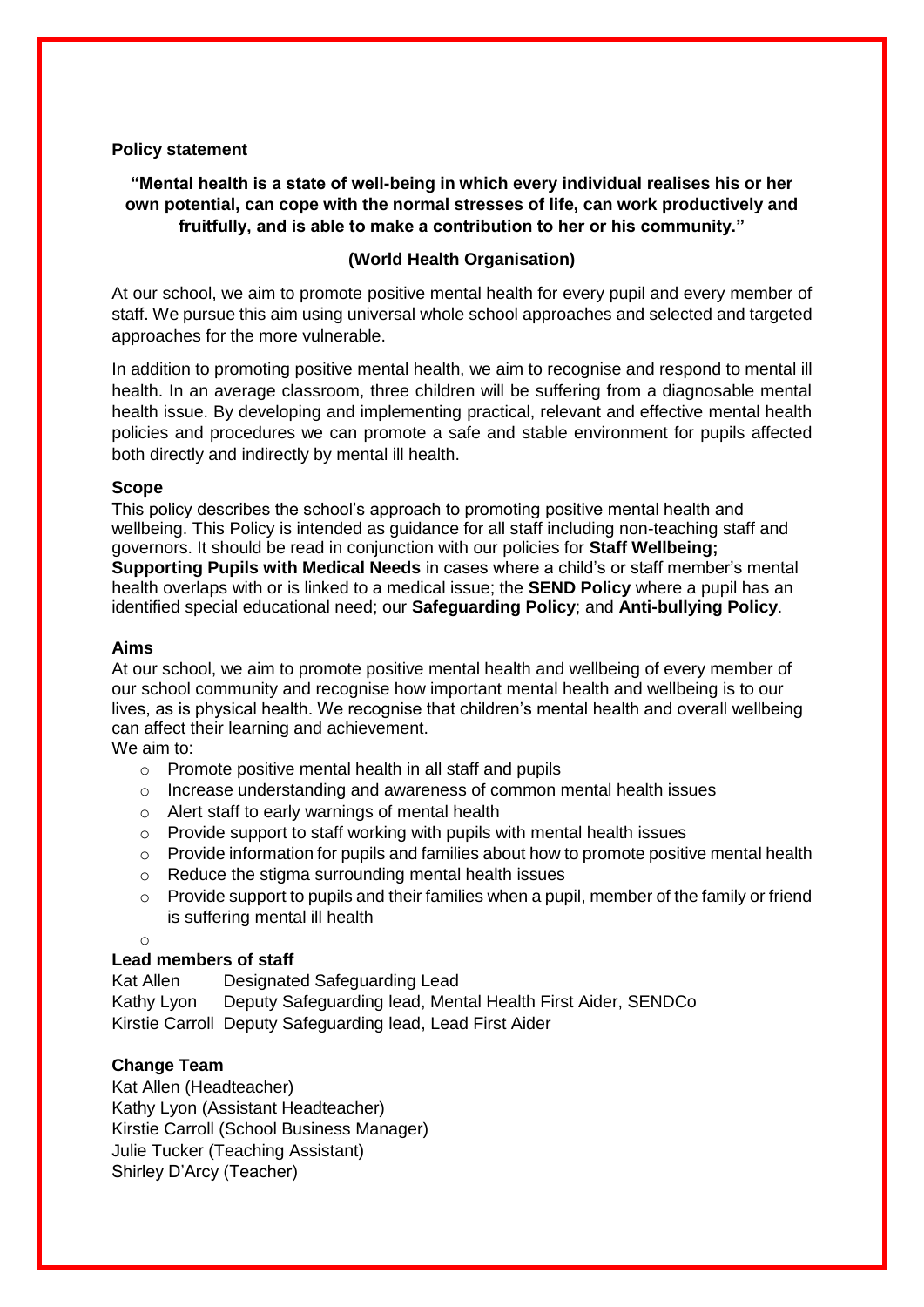## Helen Carroll (Parent) Mike Long (Governor) **Taking a Whole School Approach**

**We take a whole school approach to effective practice and provision is in place that promotes the emotional wellbeing and mental health of both staff and pupils. This is achieved by:** 

- o Creating an ethos, policies and behaviours that support mental health and resilience and which everyone understands.
- o Helping children to develop social relationships support each other and seek help when they need it.
- o Helping children be resilient learners.
- $\circ$  Teaching children social and emotional skills and an awareness of mental health.
- $\circ$  Early identification of children who have mental health needs and planning to support their needs, including working with specialist services.
- o Effectively working with parents and others.
- o Supporting and training staff to develop their skills and own resilience.
- $\circ$  Developing an open culture that encourages discussion and understanding of mental health awareness.

#### **Mental health and well-being is not just the absence of mental health problems. We want all children to:**

- o Make and sustain friendships
- o Deal with and resolve conflict effectively and fairly
- Solve problems with others for themselves<br>○ Manage strong feelings such as frustration.
- Manage strong feelings such as frustration, anger and anxiety
- $\circ$  Be able to promote calm, optimistic states that support the achievement of goals
- o Recover from setbacks and persist in the face of the difficulties
- o Work and play co-operatively
- o Compete fairly and win and lose with dignity and respect for other competitors
- $\circ$  Recognise and stand up for their rights and the rights of others
- o Understand and value the differences and commonalities between people, respecting the rights of others to have beliefs and values different from their own

#### **We promote a mentally healthy environment through:**

- o Promoting pupil voice and opportunities to participate in decision-making.
- o Celebrating academic and non-academic achievements.
- o Providing opportunities to develop a sense of self-worth through taking responsibility for themselves and others
- o Providing opportunities to reflect.
- o Access to appropriate support that meets their needs.
- o Creating a whole school community that upholds kindness, values difference and challenges exclusion.

## **Curriculum**

Positive wellbeing is promoted through the curriculum and all school activities. Through a carefully planned approach to PSHE, our pupils are helped to acquire the knowledge and develop the skills and understanding they need to lead confident, healthy, independent lives, and to become resilient, informed and responsible citizens.

In addition, whole school approaches, such as assemblies, are used to further develop the pupils' knowledge of strategies. Whole school events are held including; Yellow Day for Young Minds, Mental Health Awareness Week, World Mental Health Day, Growing Up Week and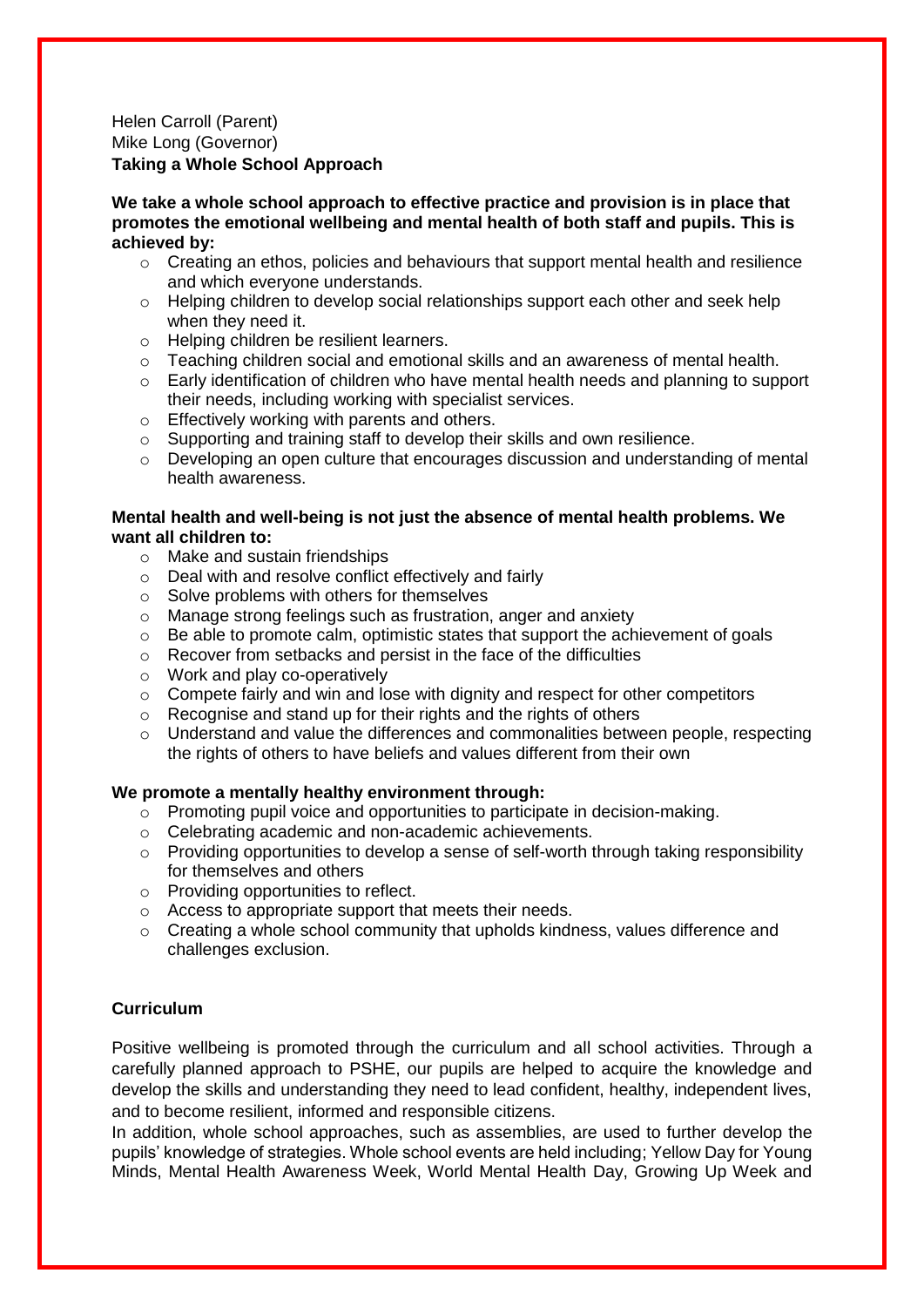Friendship Week. During these events, the focus is on mindfulness and resilience and the purpose is to teach the pupils' strategies for dealing with anxiety and copying with changes. Children will have the opportunity to raise difficult issues and as a result these will be acted on and a debrief provided.

| Risk and protective factors that are believed to be associated with<br>mental health outcomes |                                                                                                                                                                                                                                                                                                                                                                                                                                                                                   |                                                                                                                                                                                                                                                                                                                                                                                                                                                                                                                                                                                |  |  |
|-----------------------------------------------------------------------------------------------|-----------------------------------------------------------------------------------------------------------------------------------------------------------------------------------------------------------------------------------------------------------------------------------------------------------------------------------------------------------------------------------------------------------------------------------------------------------------------------------|--------------------------------------------------------------------------------------------------------------------------------------------------------------------------------------------------------------------------------------------------------------------------------------------------------------------------------------------------------------------------------------------------------------------------------------------------------------------------------------------------------------------------------------------------------------------------------|--|--|
| <b>PROTECTIVE FACTORS</b><br><b>RISK FACTORS</b>                                              |                                                                                                                                                                                                                                                                                                                                                                                                                                                                                   |                                                                                                                                                                                                                                                                                                                                                                                                                                                                                                                                                                                |  |  |
| In the child                                                                                  | Genetic influences<br>Low IQ and learning disabilities<br>Specific development delay or neuro-<br>diversity<br><b>Communication difficulties</b><br>Difficult temperament<br><b>Physical illness</b><br>Academic failure<br>Low self-esteem                                                                                                                                                                                                                                       | Secure attachment experience<br>Outgoing temperament as an infant<br>Good communication skills, sociability<br>Being a planner and having a belief in<br>control<br>Humour<br>A positive attitude<br>Experiences of success and<br>achievement<br>Faith or spirituality<br>Capacity to reflect                                                                                                                                                                                                                                                                                 |  |  |
| In the<br>family                                                                              | Overt parental conflict including<br>domestic violence<br>Family breakdown (including where<br>children are taken into care or<br>adopted)<br>Inconsistent or unclear discipline<br>Hostile and rejecting relationships<br>Failure to adapt to a child's changing<br>needs<br>Physical, sexual, emotional abuse, or<br>neglect<br>Parental psychiatric illness Parental<br>criminality, alcoholism or personality<br>disorder<br>Death and loss – including loss of<br>friendship | At least one good parent-child<br>relationship (or one supportive adult)<br>Affection<br>Clear, consistent discipline<br>Support for education<br>Supportive long term relationship or<br>the absence of severe discord                                                                                                                                                                                                                                                                                                                                                        |  |  |
| In the<br>school                                                                              | Bullying including online (cyber)<br><b>Discrimination</b><br>Breakdown in or lack of positive<br>friendships<br>Deviant peer influences<br>Peer pressure<br>Peer on peer abuse<br>Poor pupil to teacher/school staff<br>relationships                                                                                                                                                                                                                                            | Clear policies on behaviour and<br>bullying<br>Staff behaviour policy (also known as<br>code of conduct)<br>'Open door' policy for children to raise<br>problems<br>A whole-school approach to promoting<br>good mental health<br>Good pupil to teacher/school staff<br>relationships<br>Positive classroom management<br>A sense of belonging<br>Positive peer influences<br>Positive friendships<br>Effective safeguarding and Child<br>Protection policies.<br>An effective early help process<br>Understand their role in and be part of<br>effective multi-agency working |  |  |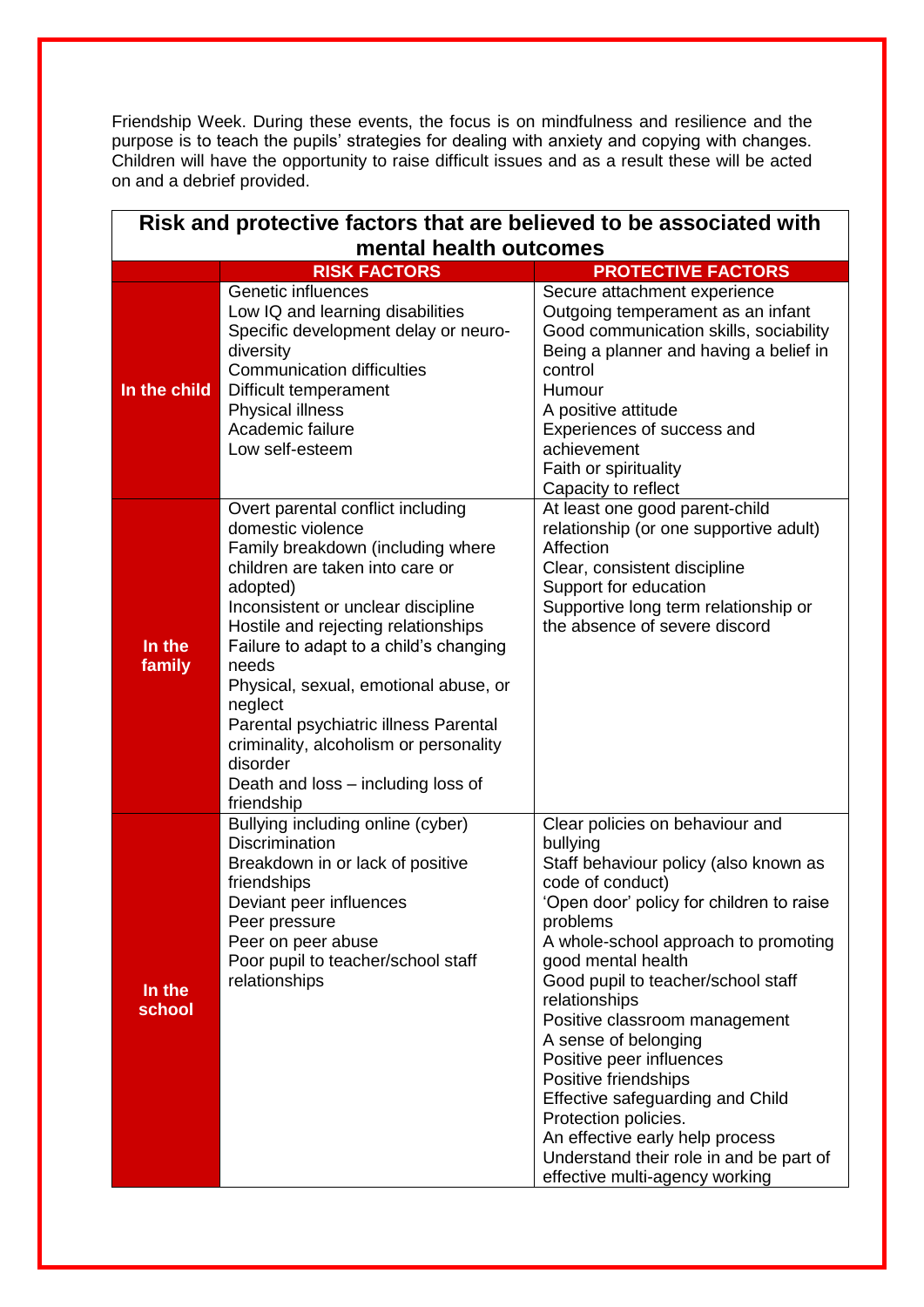|        |                                                              | Appropriate procedures to ensure staff<br>are confident to can raise concerns<br>about policies and processes, and<br>know they will be dealt with fairly and<br>effectively |
|--------|--------------------------------------------------------------|------------------------------------------------------------------------------------------------------------------------------------------------------------------------------|
| In the | Socio-economic disadvantage<br><b>community</b> Homelessness | Wider supportive network<br>Good housing<br>High standard of living                                                                                                          |

**Early intervention** to identify issues and provide effective support is crucial. The school's role in supporting and promoting positive mental health and wellbeing can be summarised as:

- o **Prevention**: Creating a safe and calm environment where mental health problems are less likely, improving the mental health and wellbeing of the whole school population, and equipping children to be resilient so that they can manage the normal stress of life effectively. This will include teaching pupils about mental wellbeing through the curriculum and reinforcing this through our ethos and other school activities.
- o **Identification**: Recognising emerging issues as early and accurately as possible.
- o **Early support:** Helping children to access evidence based early support and interventions.
- o **Access to specialist support**: Working effectively with external agencies to provide swift access or referrals to specialist support and treatment.

# **Graduated response**

School will respond to support in mental health using a graduated response:

## **Stage 1: Universal Support**

This is what school offers all children to promote positive mental health. Support is embedded in all classrooms and is part of the whole school approach. For example, Learning Heroes, Worry boxes/monsters, mindfulness in class, Wellbeing element of Class Charts, Bully Busters.

## **Stage 2: Selected support**

This is where we put specific interventions into place. These are delivered in school by school staff, sometimes in consultation with other agencies. For example, Self-esteem groups, LEGO therapy, DESTY, anxiety and anger support, Mindfulness with Mojo and Character Mentoring.

## **Stage 3: Targeted support**

This is where specific interventions are delivered in school or externally by external agencies. School remain involved. For example, Butterflies, Bully Busters, YPAS.

Children may move around within the different stages depending on their need/improvement.

## **Working in Partnership with Parents**

At Roby Park Primary School, we understand and value the need to work closely with parents to ensure that the school's health initiatives meet the needs of our pupils. We value the important contribution made by parents and appreciate the need to proactively engage parents and families in the health of the children. We seek to establish and maintain strong partnerships with families, outside agencies and the wider community to promote consistent support for children's health and wellbeing.

To support parents, we:

o Highlight sources of information and support about mental health and wellbeing on our school website